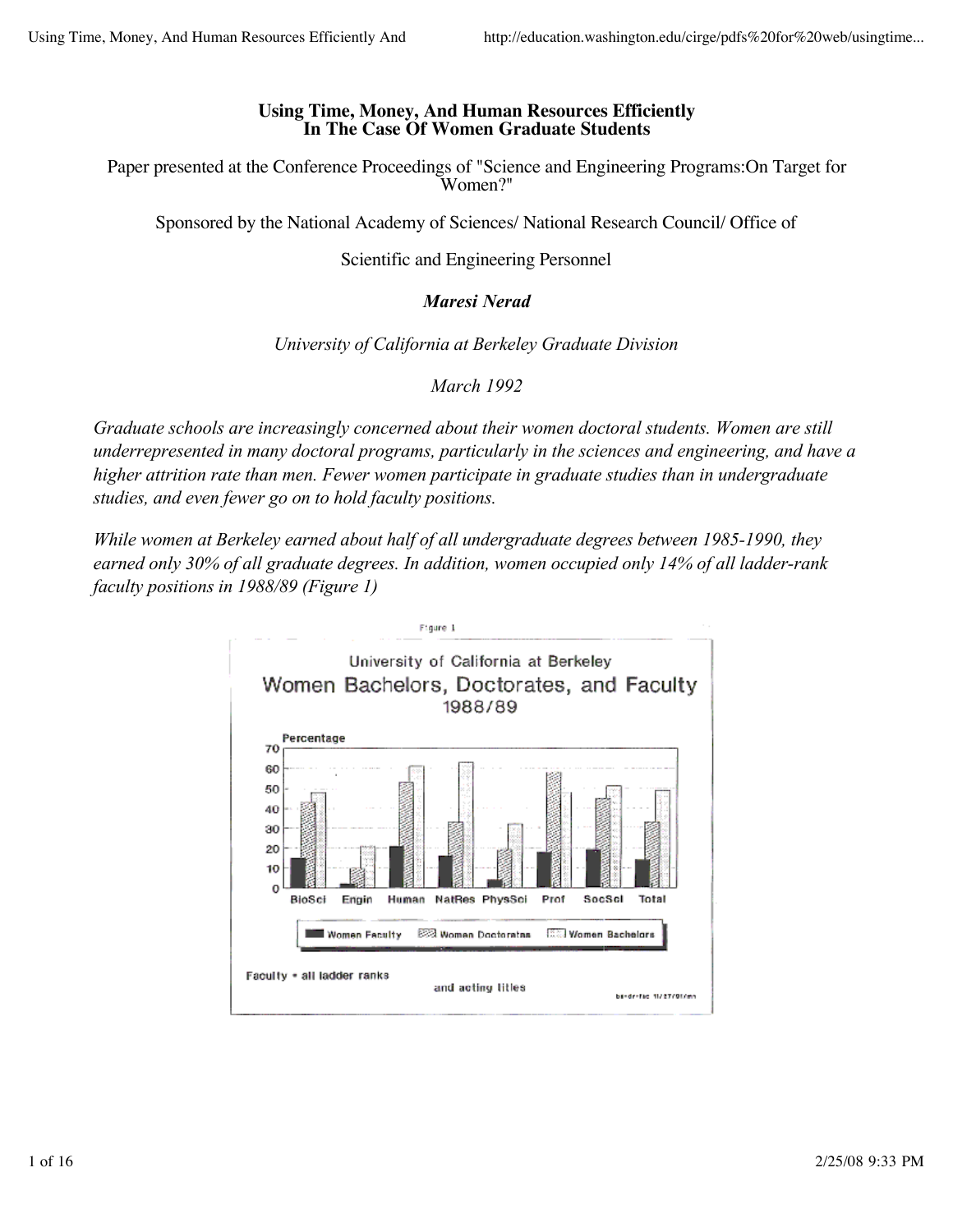*In many fields, there is a 50% reduction in women's participation rate from undergraduate to graduate studies. In 1988, for example, women earned 21% of all engineering bachelor's degrees but only 10% of all engineering doctoral degrees, and only 2% of the faculty in engineering were women. In the physical sciences, women earned 32% of all bachelor's degrees, 19% of all doctoral degrees, and held 4% of all faculty positions. Even in the humanities and social sciences we find an 8% and 6% reduction in the participation rate from undergraduate to graduate studies and a further 40% and 32% reduction in the participation rate of women faculty. (For example, 61% of all humanities B.A.'s were awarded to women, and 53% of all humanities Ph.D.'s. Twenty-one percent of the faculty in the humanities were women.)*

*In light of these statistics, our concerns at Berkeley are threefold: (1) we want to bring more women into graduate school; (2) we want more women to complete graduate school; and (3) we want to assist women in obtaining professional employment. I am arguing that graduate schools and graduate programs will spend their time, their money, and their human resources supporting graduate women wisely if they: (a) systematically and continuously analyze graduate programs using a combination of statistical data and student interviews in addition to surveys and work with on-going student focus groups; and (b) apply the knowledge gained from these analyses to designing programs that help students overcome the major hurdles in their graduate student careers.*

*In the following pages, I will focus on how the Graduate Division at Berkeley has used time, money, and human resources to analyze graduate admissions and to research time to doctoral degree and doctoral completion rates, and how we have designed strategies for improving graduate education.*

## *I. Bringing Women into Graduate School*

*Each year the Graduate Division monitors the departmental admission process to encourage departments to admit an equal proportion of qualified men and women. As a monitoring device, we created a "women's index" (Figure 2) by dividing women's admission rate by men's admission rate.*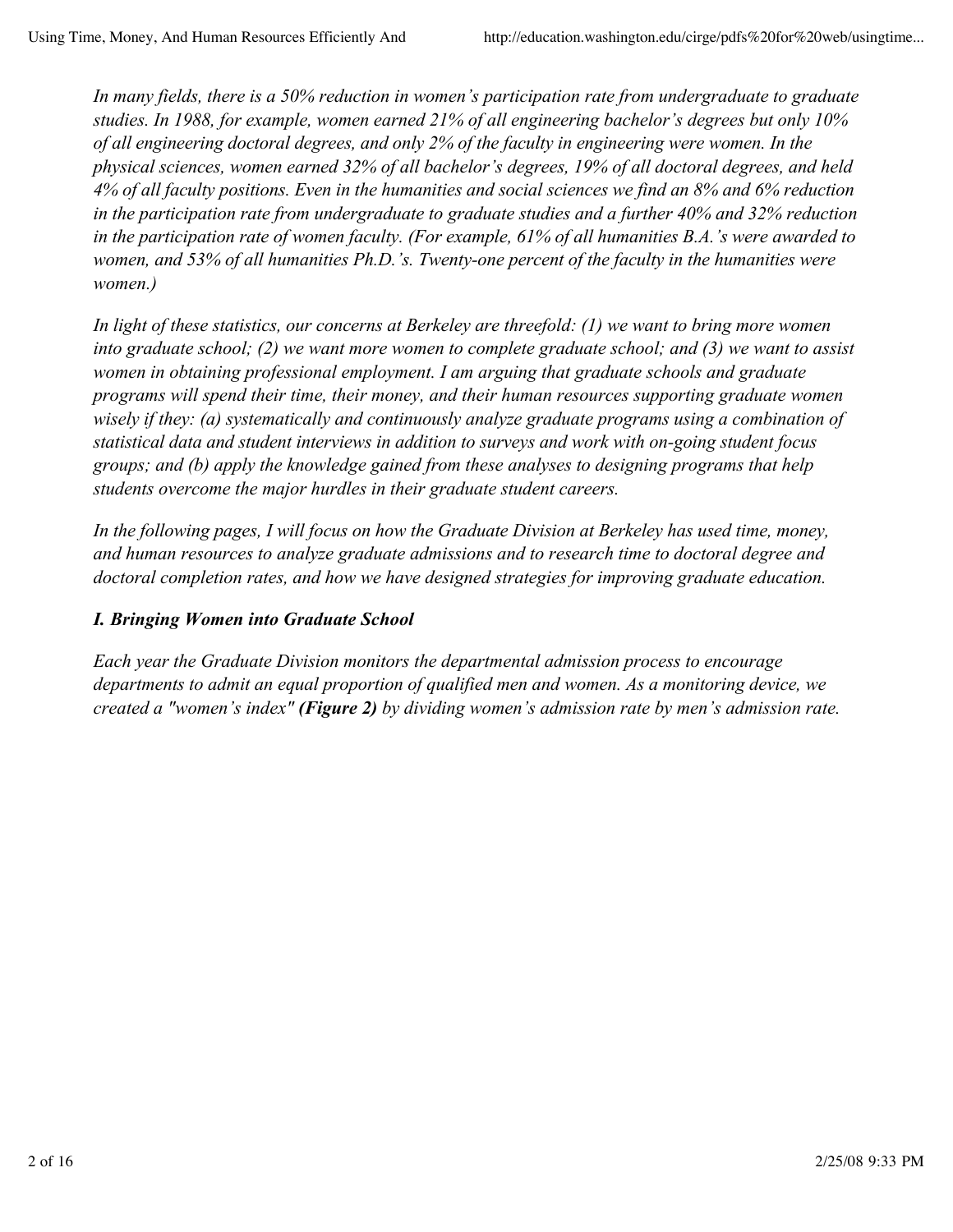### Figure 2

### University of California at Berkeley Graduate Women Admit Index Fall 1987 to Fall 1991

| Year | Women        | Women | Men   |
|------|--------------|-------|-------|
|      | <b>Index</b> | Admit | Admit |
|      |              | Rate  | Rate  |
|      |              | %     | %     |
| 1987 |              | 26.8  | 24.4  |
| 1988 | 15           | 25.6  | 22.3  |
| 1989 | 06           | 25.4  | 24.0  |
| 1990 |              | 27.2  | 24.6  |
| 1991 | 1.02         | 19.9  | 19.6  |

Women Index = Women Admit Rate divided by Men Admit Rate

Source: Graduate Division, as of 10/30/91, report A1Y88 women/wadmitr91", 12/1/91, mn

*If an equal proportion of qualified women and men have been admitted, the index should be one. In cases where the index is considerably lower than one, we contact the department during the subsequent fall semester and ask for an explanation of their admissions decisions. The admission process is also discussed during the Dean's half-day visits to individual departments. Since 1983, we have seen a progressive increase in the proportion of newly-enrolled women doctoral students in almost all fields (Figure 3). In addition to Graduate Division efforts, special recruitment programs in the College of Engineering and the Mathematics Department are aimed at increasing the number of women graduate students.*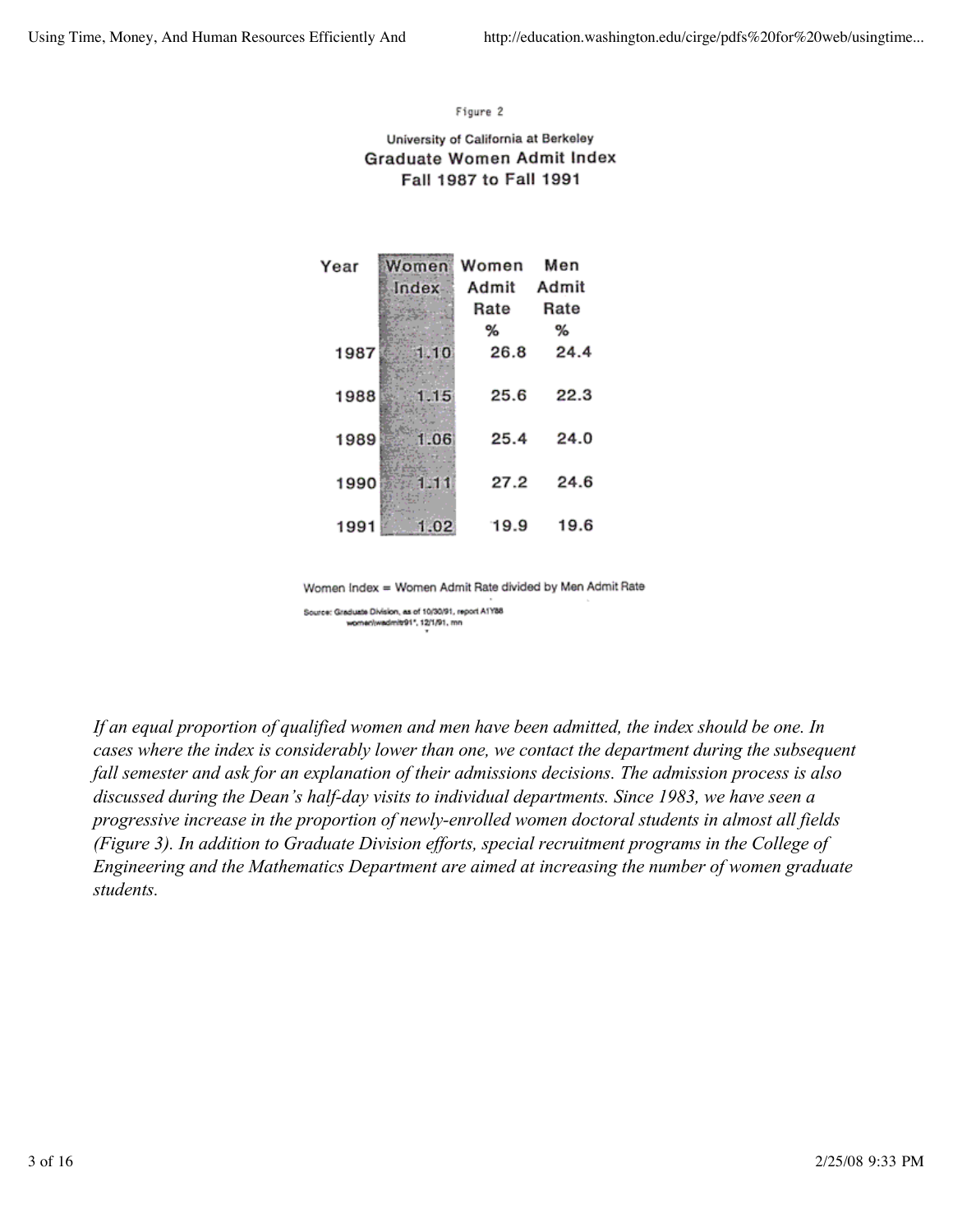

## *II. Getting Women Through Graduate School*

*As a first step toward our goal of getting women through graduate school, we examined how long it took, on the average, for women and men to complete a doctoral program. We also determined how many students actually received a doctoral degree.*

## *Time to Doctoral Degree*

*The average time-to-degree for all our doctoral recipients (3,917) between 1986 and 1991 was 6.9 years (Figure 4).*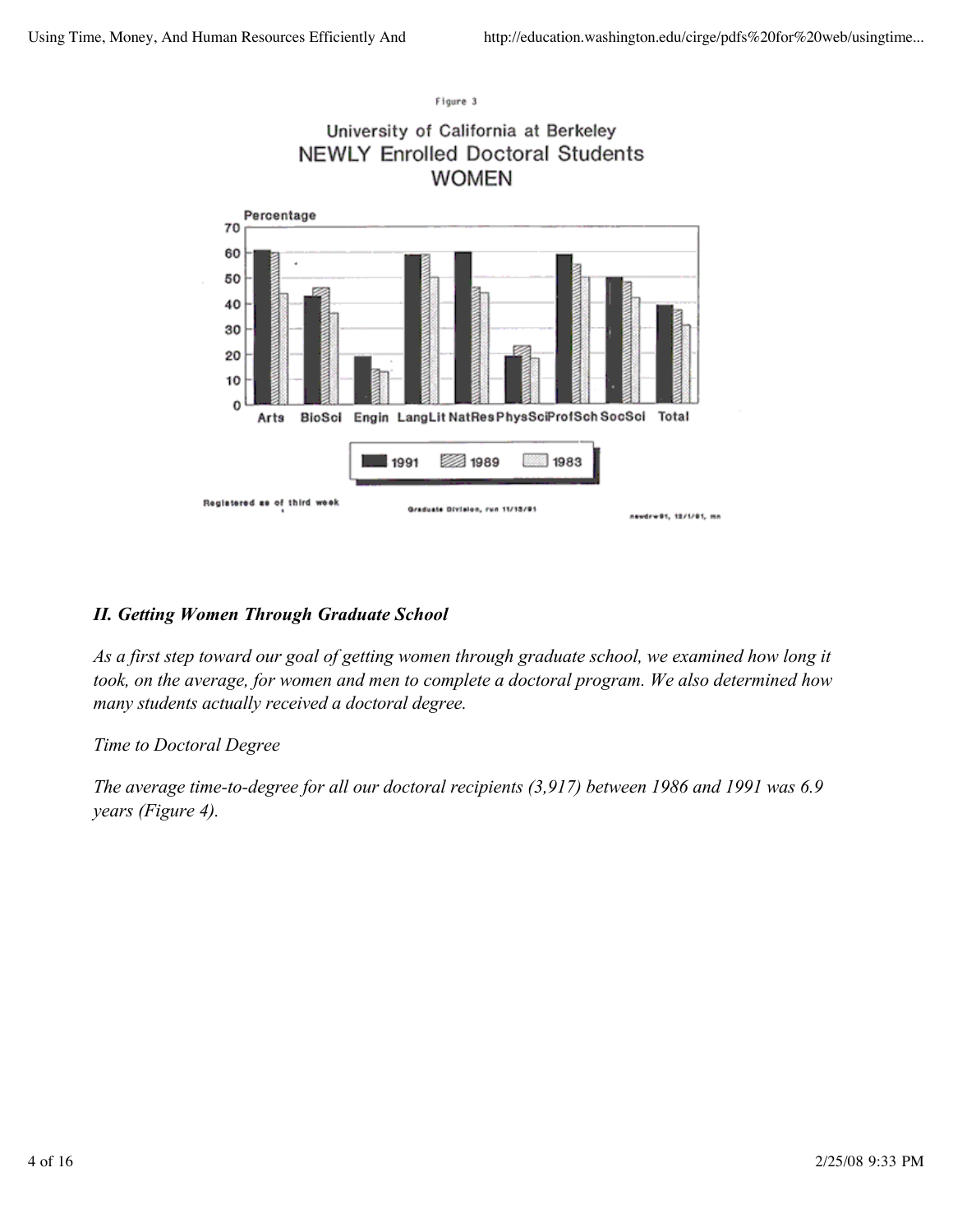

*This period was calculated from the time a student entered the Ph.D. program and included the time spent earning a master's degree, if it was required for the Ph.D. The time during which students were not registered and were, perhaps, away from the campus was also included in the total time-to-degree.*

*As expected, we found that time-to-degree varied widely by field of study. The most substantial differences in mean time-to-doctoral-degree occurred between students in engineering (5.7 years), physical sciences (5.9 years), and the biological sciences (6.0 years), and students in the social sciences (8.4 years), arts (8.4 years), and languages and literature (9.3 years). Although, overall, women took 1.2 years longer than men to complete their doctoral degrees (7.7 versus 6.5), they took slightly less time than men in the physical sciences (5.6 versus 5.9) and only slightly longer than men in the biological sciences (6.2 versus 5.9) and engineering (6.1 versus 5.7). The longer time-to-degree overall for women is in part due to the relatively high concentration of women in the social sciences, humanities, and professional schools, fields in which it traditionally takes a long time to complete a doctoral degree.*

*While women doctoral students in science and engineering completed their degrees in about the same amount of time as men did, they were not as successful in completing their degree program. While 61% of the men in our 1978 and 1979 cohorts had completed the doctoral degree program by 1990 (eleven and twelve years later), only 52% of the women had. In almost all fields, we retained fewer women than men (Figure 5).*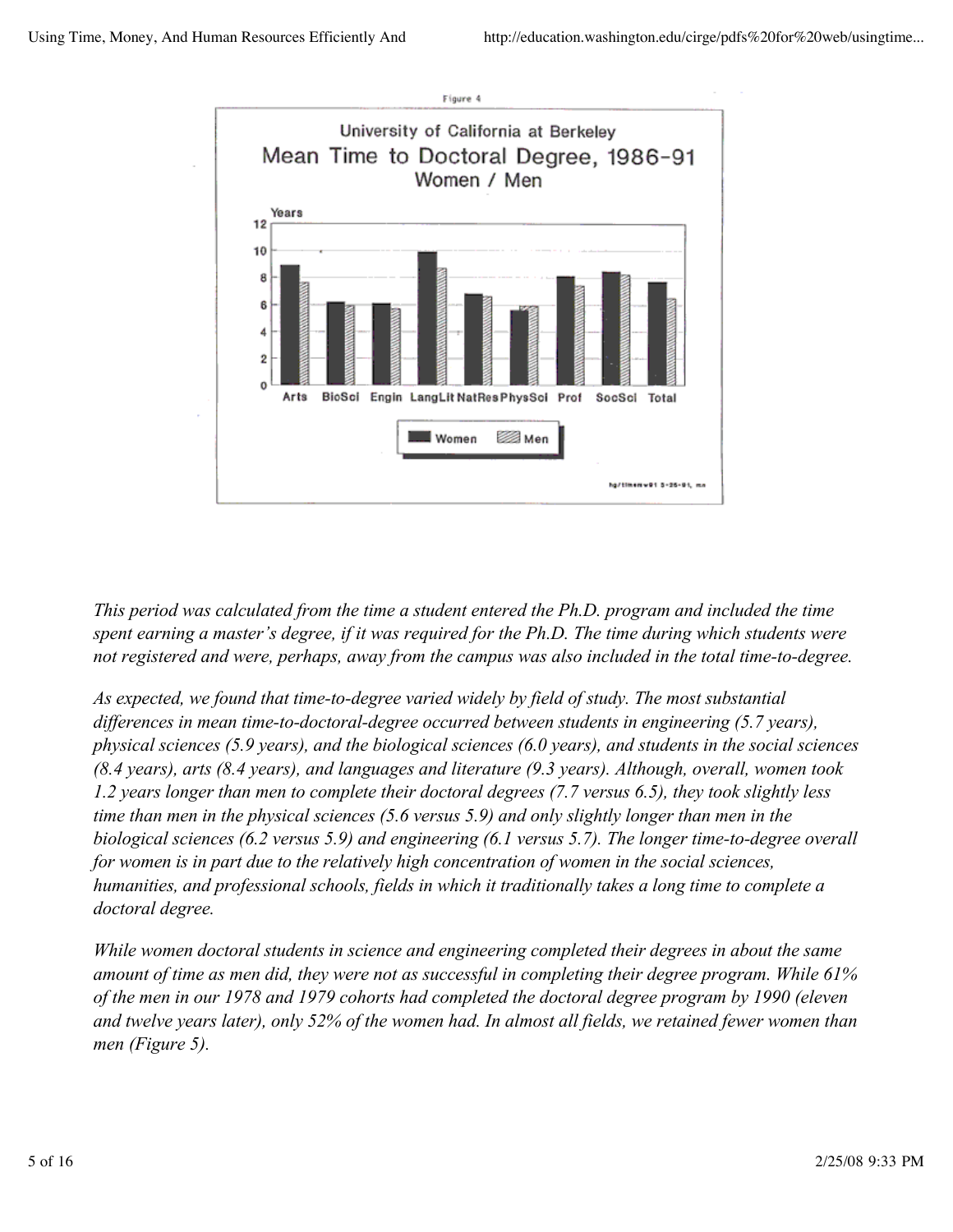

*In science and engineering programs, the completion rates of women are about 15% lower than those of men. Of the students who entered in 1978 and 1979, 62% of the women in the biological sciences completed their doctorates compared to 77% of the men; in the physical sciences, 54% completed compared to 71%; and in engineering, 54% of the women completed their doctorates compared to 66% of the men.*

*It is important to point out that 20% of those students who did not complete the doctorate completed a master's degree before leaving graduate school. Altogether, from the 1978-79 cohort, a total of 78% completed a graduate degree of some kind.*

## *Time of Attrition*

*In our attempt to understand why more women than men leave before completing the doctorate, we examined at what stage they left the program. Contrary to popular belief, the majority of doctoral students who failed to earn their doctorates left the program before advancement to candidacy for the Ph.D., not after. Twenty-four percent of the students in the 1978-79 cohorts left during their first three years of graduate study.*

*An additional 10% left after advancement to candidacy, and another 7% were pending at the time we analyzed the data (Figure 6).*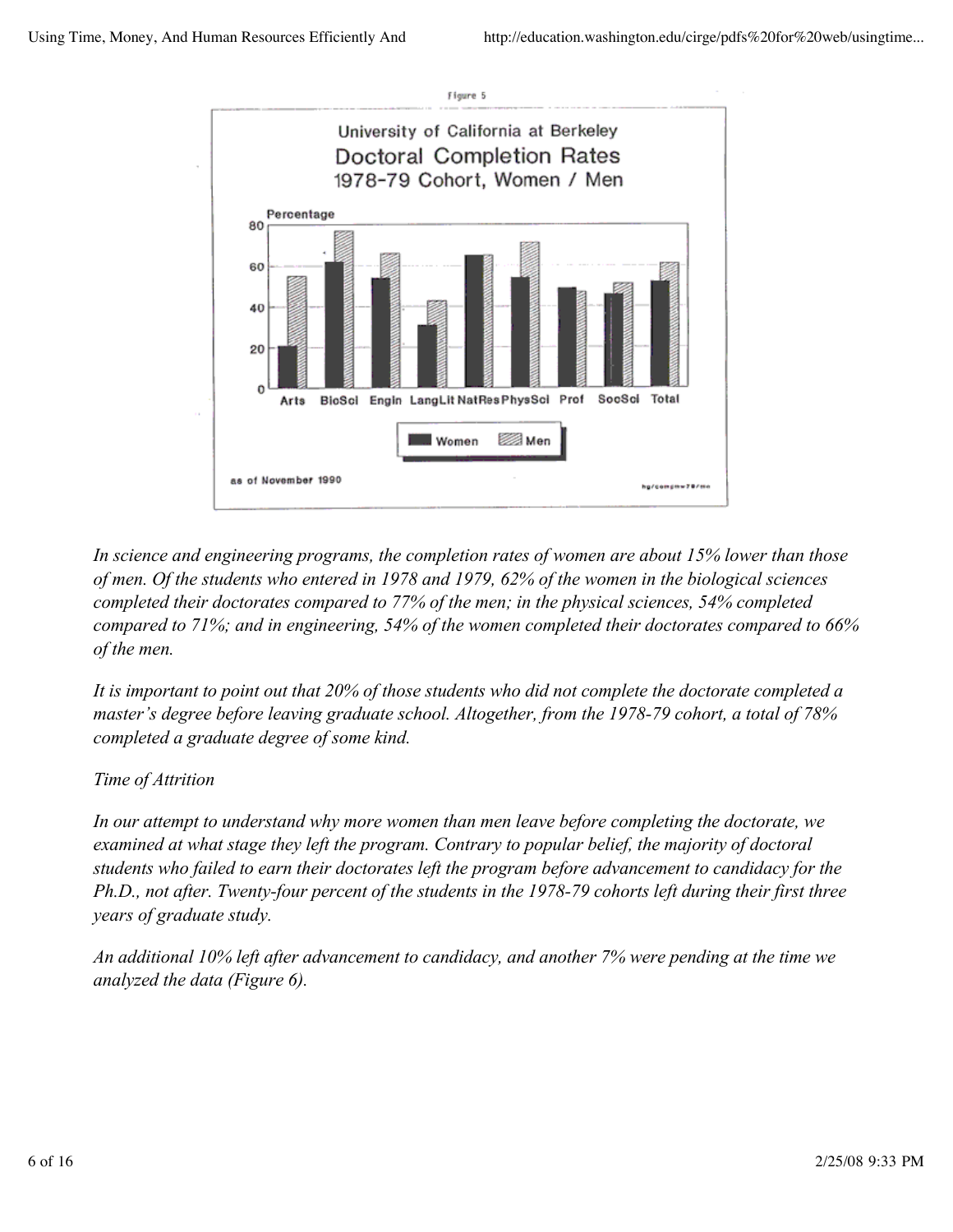

*This also holds true for women in science and engineering. With the exception of the biological sciences, women have a higher attrition rate than men both before and after advancement to candidacy (Figures 7 and 8).*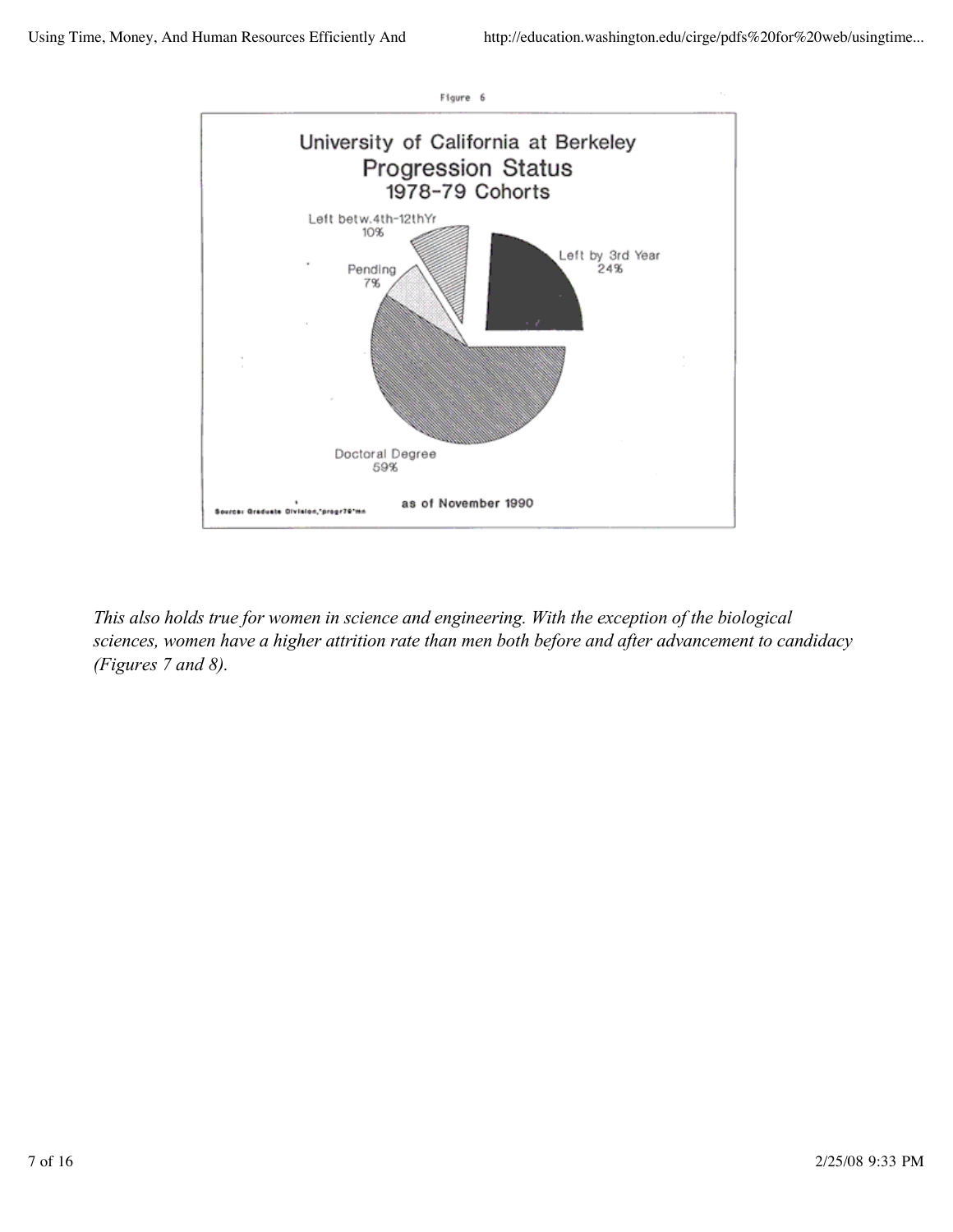



*One may conclude from these figure, that these two stages, the transition from undergraduate to graduate study from coursework and preparation for the qualifying examination to the dissertation research and writing period, are more difficult for women than for men. Preliminary research into the*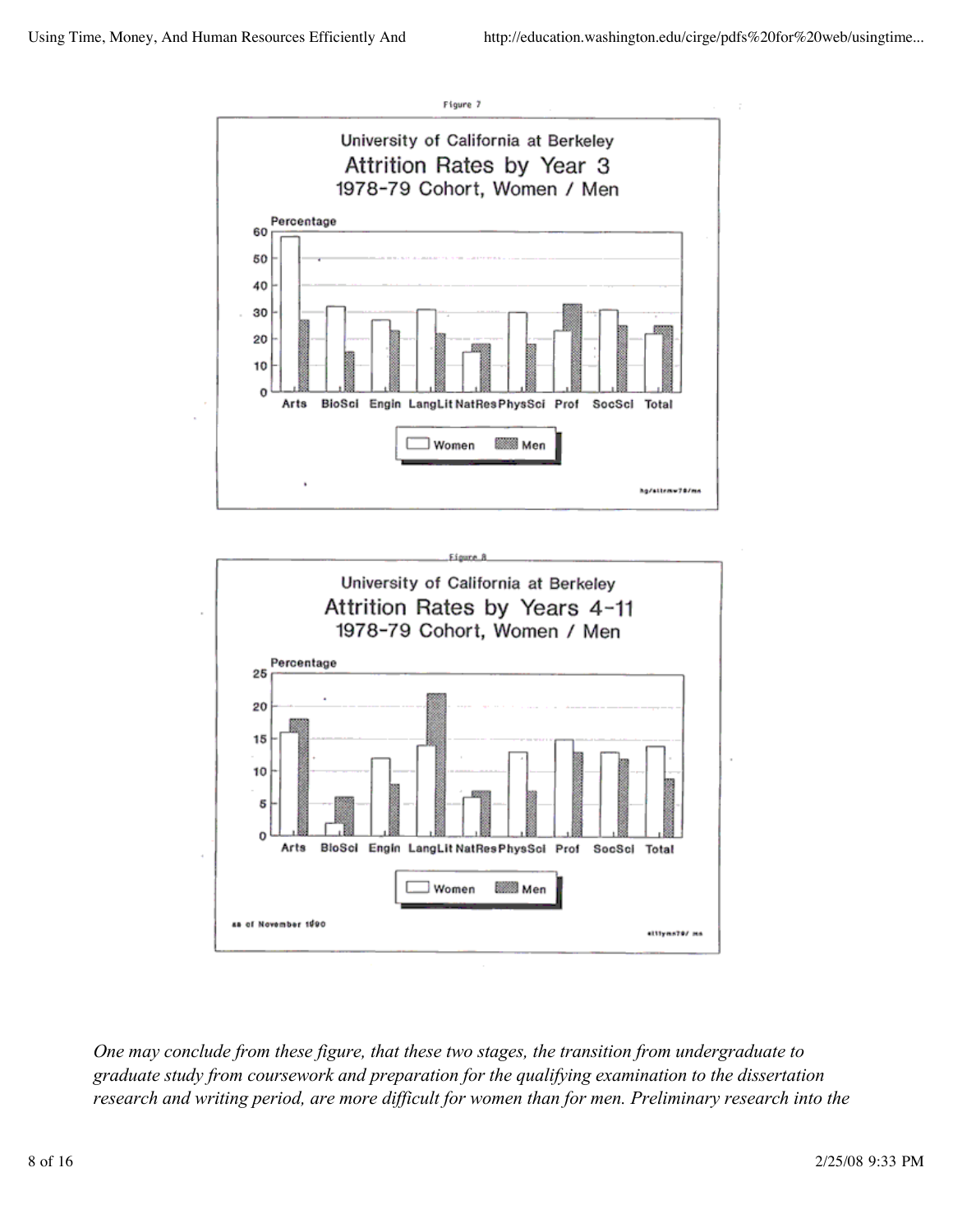*reasons for women's higher attrition and our prior research into reasons for long time-to-degree suggest a more complex set of explanations.*

# *Reasons for Attrition*

*Before explaining some of the key differences between men and women students, I want to describe briefly the reasons and conditions that contribute to students leaving doctoral programs before completing the degree and to their taking a long time to complete the degree. The following are the results of more than 60 individual in-depth interviews with Berkeley doctoral students, plus group interviews with about 300 advanced doctoral students from all nine campuses of the University of California and ongoing student focus groups, and individual interviews with departmental chairs and graduate advisors.*

*Students leave for many reasons; some are personal, some institutional The personal reasons cited by students included the following, Students who left graduate school after one or two years reported that their expectations about study, graduate student life, or the focus of the program were not met. Students who already had a master's degree, particularly in the professional schools and engineering, or who had just received the master's degree, rethought their career goals and chose to leave, often after the first year. These students had well-paying jobs as an graduate school. There will always be students, even with full financial support, who leave after the first or second year.*

*For the continuing students, we developed the following nine-point model interpret the complexity and interconnectedness of field-specific and which contribute to long or short time-to-degree and to high and low attrition rates (see Figure 9): (1) how research is conducted and taught; (2) how the doctoral program is structured; (3) what role the dissertation plays in doctoral training-, (4) how the department organizes graduate student advising and guidance; (5) what climate the department cultivates; (6) how research is funded; (7) whether students are supported teaching assistantships, research assistantships, fellowships, or loans; (8) whether or not student housing and child-care are available on campus; and (9) what professional job opportunities are available and whether placement support is offered by the department and the campus.*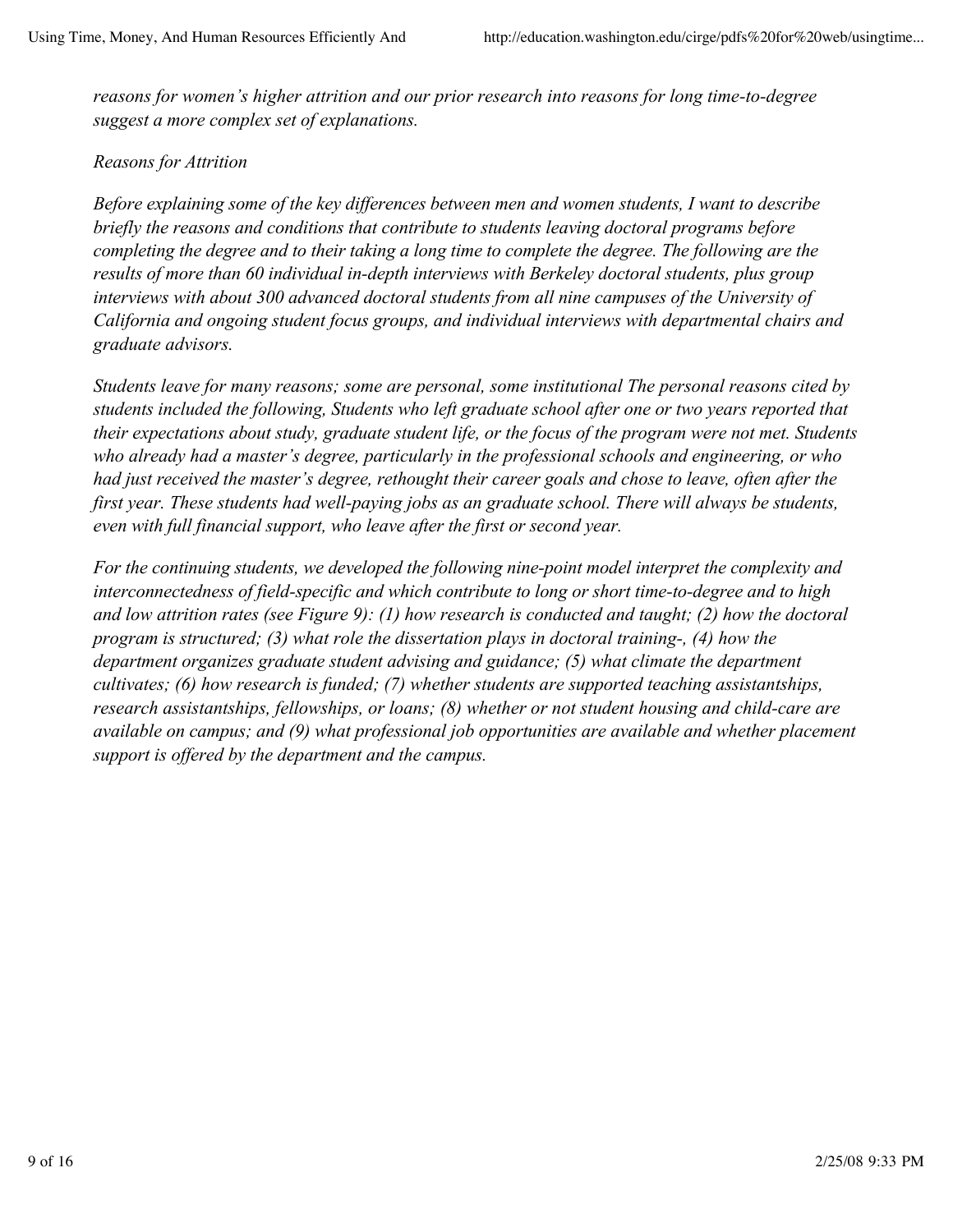| Institutional and Field-Specific Factors                                           | <b>Controller</b>                                                                                                    |                                                                                              |
|------------------------------------------------------------------------------------|----------------------------------------------------------------------------------------------------------------------|----------------------------------------------------------------------------------------------|
| Research<br>Mode                                                                   | Apprenticeship Mode<br>Team Work<br>Laboratory                                                                       | Individualistic Learning<br><b>Solitariness</b><br>Library                                   |
| 2 Structure<br>of<br>Program                                                       | No M.A./M.S. required<br>QE includes Dissertation<br>Prospectus<br>Annual Evaluation                                 | M.A./M.S. required<br>OE does not include<br>Dissertation Prospectus<br>Sporadic Evaluations |
| 3 Dissertation<br>Definition                                                       | <b>Test of Future Ability</b><br>to do Research                                                                      | Contribution to<br>Knowledge (Book)                                                          |
| 4 Advising                                                                         | <b>Faculty Mentoring</b><br>Departmental Advising                                                                    | Absence of Faculty<br>Mentoring and<br>Dept. Advising                                        |
| 5 Departmental<br>Climate                                                          | Sense of Communitiy<br>Students treated as<br>Junior Colleagues                                                      | Factions among Faculty<br>Students treated as<br>Adolescents                                 |
| 6 Research<br>Maney                                                                | Many Sources                                                                                                         | <b>Few Sources</b>                                                                           |
| 7 Type of<br>Financial<br>Support                                                  | Research Assistantship<br>Fellowships                                                                                | Teaching Assistantship<br>Leans<br>Own Earnings                                              |
| 8 Campus Facilities<br>Housing<br>Child-care<br>Space<br>Transportation<br>Library | Affordable<br>Available<br>Available (Office, Meeting Overcrowded<br>Efficient, Affordable<br>Long Hours, Year round | Expensive<br>Overcrowded<br>Slow, Expensive<br>Short Summer Hours                            |
| 9 Job Market<br>Post-doc<br>Academic<br>Industry                                   | Many Openings<br>Well-paid                                                                                           | Few Openings<br>Medium or Low Salaries                                                       |
|                                                                                    | <b>SHORT TIME</b><br>LOW ATTRITION                                                                                   | <b>LONG TIME</b><br><b>HIGH ATTRITION</b>                                                    |

| <b>FIGURE 9</b>                                       |  |
|-------------------------------------------------------|--|
| FACTORS DETERMINING TIME TO DEGREE AND ATTRITION      |  |
| Institutional and Field-Specific Fectors 11 1996 1999 |  |

Maresi Nerad, 7-27-1990, "srcimodelopec", mn

*Besides these factors which influence the outcome of graduate education for all students regardless of sex, ethnicity or citizenship, women doctoral students seem to encounter some particular problems. The results of our doctoral student exit questionnaire and our interviews with graduate students demonstrate that, in nearly all fields, a higher proportion of women than men experienced dissatisfaction with the departmental advising and the professional help they received from their dissertation adviser. One quarter (26%) of all the women students (990) who filed their dissertations between fall 1987 and fall 1991 reported that they were dissatisfied with departmental guidance and advising, while only 19% of the men reported dissatisfaction (Figure 10).*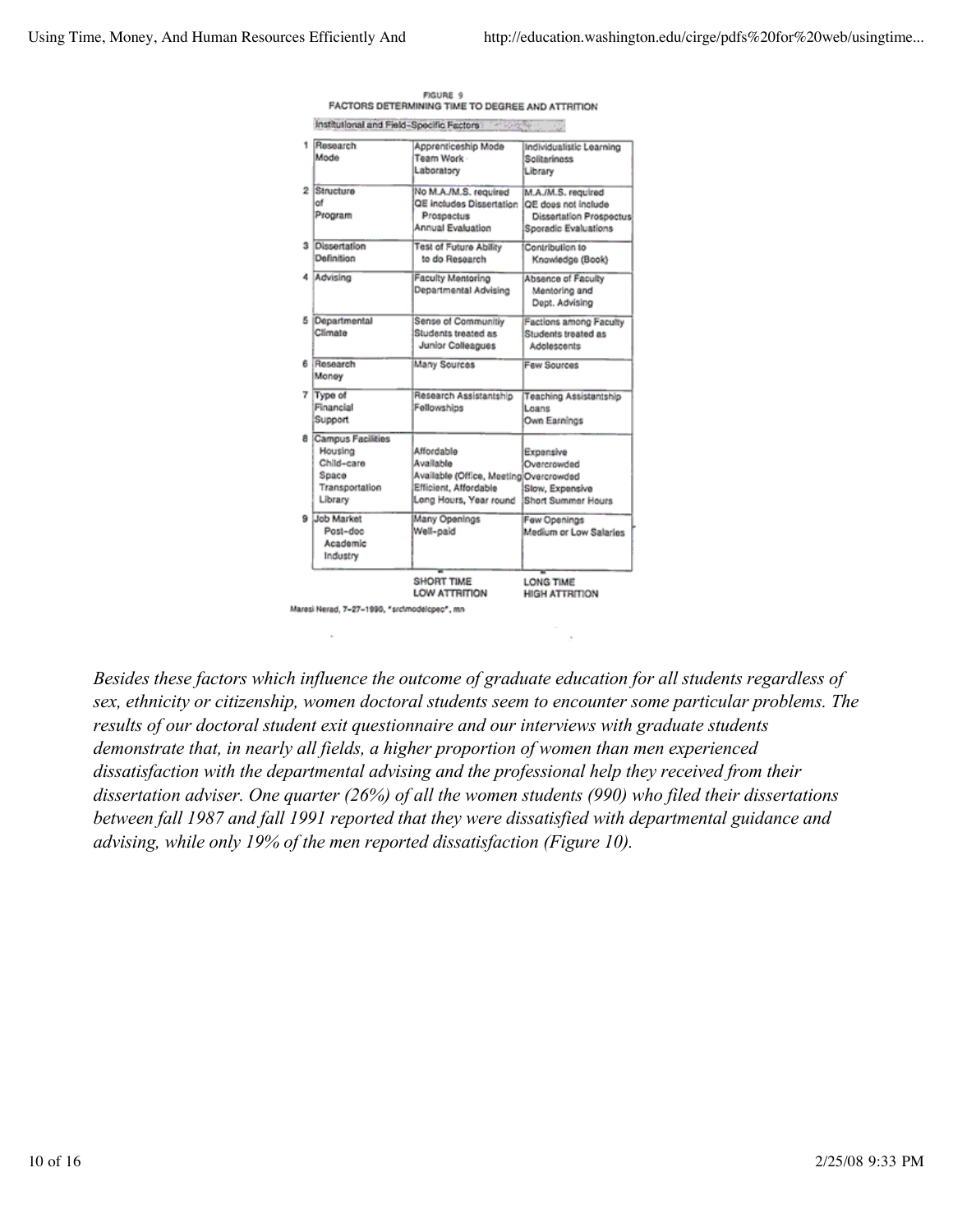### Figure 10 University of California at Berkeley Doctoral Exit Questionnaire Doctoral Recipients Fall 1987 - Spring 1991

#### As you look back over your doctoral studies at UC Berkeley, how satisfied Question: have you been with departmental advising/guidance?

| <b>Major Field</b>          | <b>MEN</b> |       |             |                          |          | <b>WOMEN</b> |       |        |                |       | <b>TOTAL</b> |         |           |
|-----------------------------|------------|-------|-------------|--------------------------|----------|--------------|-------|--------|----------------|-------|--------------|---------|-----------|
|                             | very       |       | $satisfi -$ | dis-                     |          | very         |       | satis- | dis-           |       | vory         | satis – | dis-      |
|                             | satisfied  |       | fied        | satisfied                |          | satisfied    |       | fied   | satisfied      |       | satisfied    | fied    | satisfied |
|                             |            | N     |             | N                        | Ν        |              | Ν     |        | N              |       |              |         |           |
|                             | ٠          |       |             |                          |          |              |       |        |                |       |              |         |           |
| Arts                        | 27%        | 侮     | 55%         | $(12)$ $18%$             | $^{(4)}$ | 30%          |       | s 35%  | 35%<br>(B)     | 问     | 29%          | 44%     | 27%       |
| <b>Biological Sciences</b>  | 23%        | (51)  | 56%         | $-21%$<br>(121)          | (45)     | 19%          | (24)  | 59%    | 22%<br>(73)    | (27)  | 22%          | 57%     | 21%       |
| Engineering                 | 24%        | (160) | 60%         | 16%<br>(495)             | (110)    | 27%          | (18)  | 52%    | 21%<br>(34)    | (14)  | 24%          | 59%     | 17%       |
| Lang. & Literature          | 22%        | (26)  | 58%         | 20%<br>(69) <sup>E</sup> | (24)     | 27%          | (37)  | 44%    | 29%<br>(62)    | (41)  | 24%          | 51%     | 25%       |
| <b>Natural Resources</b>    | 32%        | (46)  | 50%         | 18%<br>(71)              | (25)     | 19%          | (13)  | 64%    | - 1721<br>(44) | (12)  | 28%          | 54%     | 18%       |
| <b>Physical Sciences</b>    | 23%        | (150) | 57%         | 19%<br>$(387)$ .         | (122)    | 12%          | (17)  | 63%    | 25%<br>ຫ기      | (34)  | 22%          | 58%     | 20%       |
| <b>Professional Schools</b> | 32%        | (64)  | 51%         | 17%<br>(100)             | (34)     | 29%          | (61)  | 43%    | 28%<br>(90)    | (CO)  | 31%          | 46%     | 23%       |
| <b>Social Sciences</b>      | 24%        | (79)  | 48%         | 28%<br>(158)             | (92)     | 23%          | (49)  | 48%    | 29%<br>(1030)  | (64)  | 23%          | 48%     | 29%       |
| <b>Total Campus</b>         | 25%        | (582) | 56%         | 19%<br>100C(1)           | (456)    | 23%          | (227) | 51%    | $(502)$ $26%$  | (261) | 24%          | 54%     | 22%       |

\* 1% (50 students) did not answer this question.

Source: Graduate Division, UC Berkeley, Exit Questionneke, 'de-advis91', 3/27/92, mn

*When asked how satisfied they had been with the professional relationship with their dissertation adviser, 12% of the women reported that they were dissatisfied, compared to 8% of the men (Figure11).*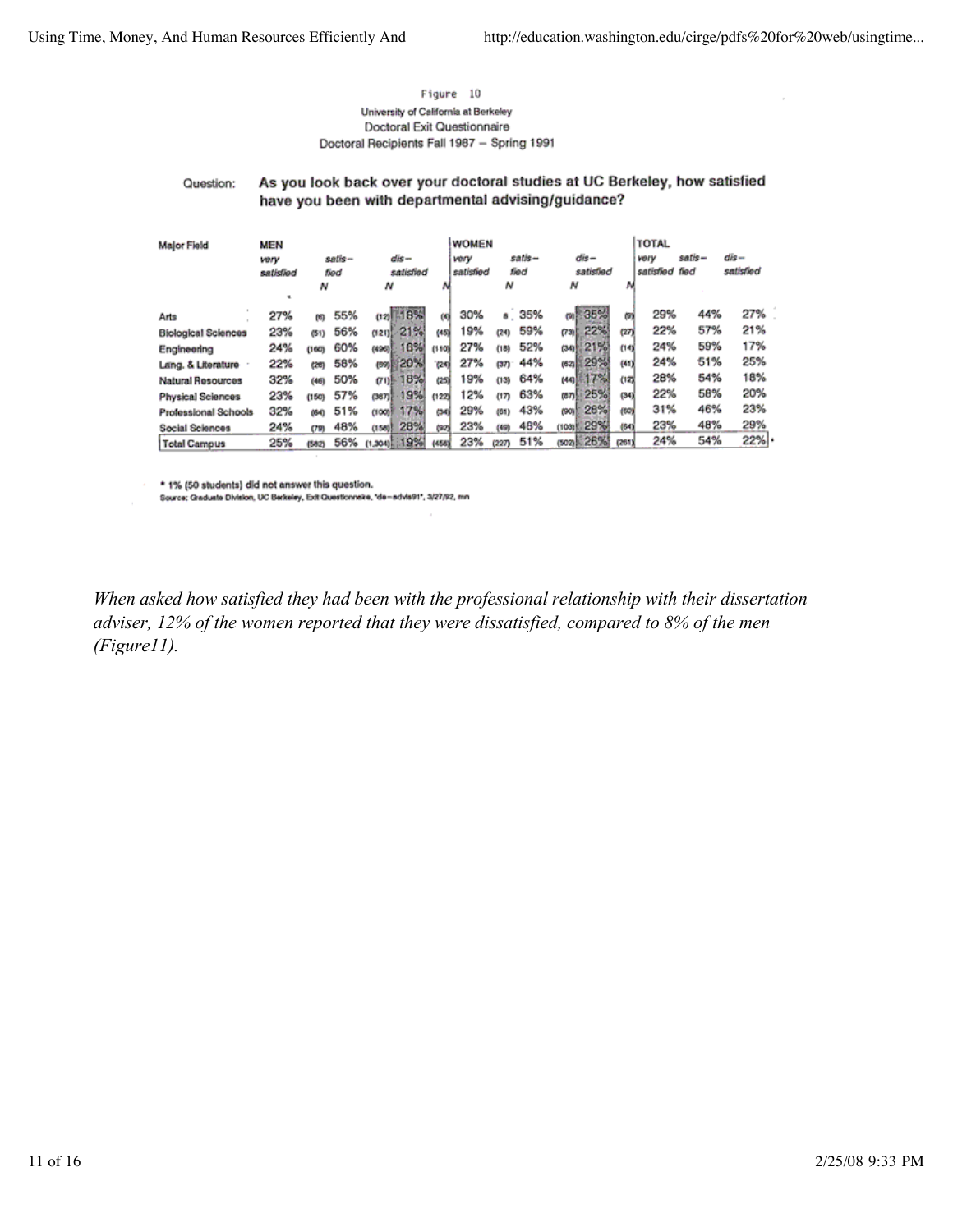### Figure 11

### University of California at Berkeley Doctoral Exit Questionnaire Doctoral Recipients Fall 1987 - Spring 1991

#### Question: As you look back over your doctoral studies at UC Berkeley, how satisfied have you been with the professional relationship with your dissertation supervisor?

| <b>Major Field</b><br>$\overline{a}$ | MEN<br><b>VO/Y</b><br>satisfied | satis-<br>fied |     | dis –<br>satisfied |     |       | <b>WOMEN</b><br>satis-<br>very<br>satisfied<br>fied |       |     | dis-<br>satisfied |       | <b>TOTAL</b><br>very<br>satisfied fied | satis- | $dis-$<br>satisfied |  |
|--------------------------------------|---------------------------------|----------------|-----|--------------------|-----|-------|-----------------------------------------------------|-------|-----|-------------------|-------|----------------------------------------|--------|---------------------|--|
|                                      |                                 | N              |     | N                  |     | N     |                                                     | N     |     | N                 | Ν     |                                        |        |                     |  |
| - Arts                               | 68%                             | (15)           | 32% | m                  | --  | 00%   | 56%                                                 | (15)  | 37% | (1미)              | ø     | 61%                                    | 35%    | 4%                  |  |
| <b>Biological Sciences</b>           | 58%                             | (127)          | 33% | (T1)               | 9%  | (19)  | 44%                                                 | (54)  | 35% | 21%<br>(43)       | (26)  | 53%                                    | 33%    | 13%                 |  |
| Engineering                          | 61%                             | (419)          | 31% | (213)              | 8%  | (53)  | 58%                                                 | (38)  | 29% | 12%<br>(19)       | 65    | 61%                                    | 31%    | 8%                  |  |
| Lang. & Literature                   | 67%                             | (80)           | 29% | (34)               | 4%  | (5)   | 76%                                                 | (107) | 16% | 7%!<br>(23)       | (10)  | 72%                                    | 22%    | 6%                  |  |
| <b>Natural Resources</b>             | 64%                             | (91)           | 30% | (43)               | 6%  | (b)   | 58%                                                 | (40)  | 33% | 9%<br>(23)        | (6)   | 62%                                    | 31%    | 8%                  |  |
| <b>Physical Sciences</b>             | 61%                             | (393)          | 30% | (192)              | 10% | (63)  | 52%                                                 | (71)  | 34% | 15%<br>(46)       | col   | 59%                                    | 30%    | 11%                 |  |
| <b>Professional Schools</b>          | 65%                             | (129)          | 30% | (50)               | 5%  | ω     | 57%                                                 | (120) | 31% | 2%<br>(64)        | (25)  | 61%                                    | 30%    | 8%                  |  |
| Social Sciences                      | 66%                             | (219)          | 27% | (89)               | 7%  | (24)  | 65%                                                 | (141) | 26% | 9%<br>(56)        | (10)  | 66%                                    | 26%    | 8%                  |  |
| <b>Total Campus</b>                  | 62%                             | (1,473)        | 30% | (700)              | 8%  | (181) | 59%                                                 | (566) | 29% | 12%<br>(284)      | (116) | 61%                                    | 30%    | 9%                  |  |

\* 1% (34 students) did not answer this question.

Source: Graduate Division, UC Berkeley, Exit Questionnaire, "facedv91", 3/29/92, mn

*We were struck by the extremely high level of dissatisfaction expressed by women in the biological sciences (21% of the women were dissatisfied versus 9% of the men). In the physical sciences and engineering, women were also more dissatisfied than men with the professional relationship with their advisers, although less so than their biological science counterparts (physical sciences: 15% versus 10%; engineering: 12% versus 8%). We are presently investigating this situation.*

*Our preliminary findings offer two explanations for women's greater dissatisfaction with their departmental advising and their dissertation supervisors: (a) Women interpret faculty's behavior differently than men do; and (b) women suffer more in the "chilly" departmental climate then men do.*

*Differential Interpretation of faculty Behavior by Men and Women*

*Women interpret faculty's attitudes and behavior differently than men do. The following quote from a student interview transcript illustrates the point: "Last week I got two thesis chapters back from my committee. I'd been working on these for a long time. I was particularly nervous about the response from one of my committee members. At first, I was delighted to see that he hadn't beaten me up over my chapters. But then started thinking about it, and I got really mad. This is the first stuff that he has seen in years, and he had nothing positive to say about it. And these are chapters that are wellwritten -interesting. The first chapter was a manuscript I wrote for Nature. It had just been accepted for publication, so other people thought it was okay. He didn't say 'Congratulations,' he didn't say 'Good job.' He didn't say anything. And my own professor also didn't say anything positive, until I forced him to. It made me realize that the way that a lot of academic business is conducted is that the feedback that we are expected to be satisfied with is, 'I don't have any major problems with it.' We're supposed to be*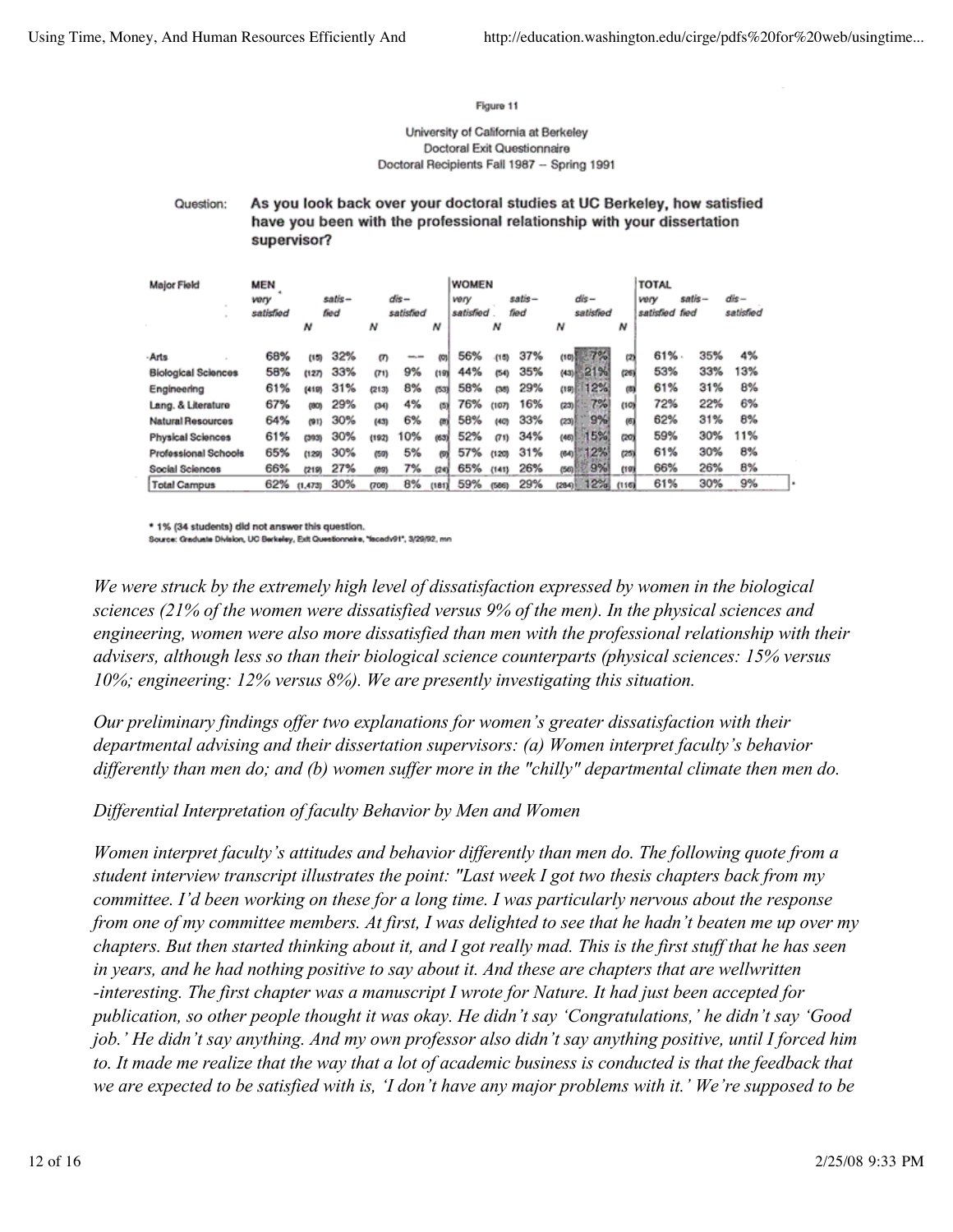*happy with the absence of negative feedback."*

*Assuming that most professors accord their male and female students the same treatment, I came to conclude from my many interviews that this absence of positive feedback seems to affect men and women students differently. In the above described situation, women ask themselves, "What did I do wrong? What could I have done better? What should I have done differently?" Whereas many men tend to accept the comment, "I don't have any real problems with it," as a pat on the back-as "Go ahead! You're doing fine." Women students begin doubting their intellectual capability and tend to end up being demoralized by the lack of positive feedback, while male students, when commenting on the lack of feedback, said they were disappointed but remained sure of their intellectual capability.*

*These differential interpretations result from the different standards by which women evaluate their faculty's behavior. Women judge faculty by the same criteria they would apply to themselves if they were in a similar position. One student gave this example: "If I have a Biology 1 student who writes a lousy paper, I couldn't imagine not saying, 'You have some very good ideas here, but let's think about your organization.' Even more appalling is to think about having a Biology 1 student who writes a really good paper and handing it back saying, 'Well, Fred, I don't have any major problems with your paper."'*

*What seems to be occurring here is that women expect their faculty to operate under the same set of rules that they do. This may be the reason women end up becoming differentially demoralized.*

# *The "Chilly" Departmental Climate*

*This second argument is related to the first. When the climate is "chilly," women have a difficult time valuing themselves and persevering confidently with their studies. As one student stated, "If the departmental culture is such that you feel like the department is interested in the students getting jobs and doing well, and if you feel like the department is behind you and supporting you, that allows you to think more positively about yourself and your prospects."*

*Most male doctoral students, conversely, are more self-confident, and consider themselves entitled to an advanced degree, so the absence of departmental caring does not seem to bother them as much as it does women. They carry on. Many women, however, tend to believe that lack of departmental attention and caring means that they don't deserve to keep going or that they must not be good enough. As one woman student said, "I feel Eke I've been pretty successful in my graduate career here, by objective standards. I've been a good girl; I've done good work; I've gotten my papers published; I've gotten grants; I've gotten teaching awards; I've gotten awards for giving talks at meetings. And I feel like nobody would notice if I decided tomorrow not to finish my thesis. Nobody takes the time to notice. That is the sort of departmental culture thing that I think takes a pretty heavy toll on the women."*

*Many men, in contrast, seem to accept more easily the climate of benign neglect. They do not believe that they did something wrong or that they were not good enough. Their greater sense of entitlement carries them more easily through graduate school. While both men and women seek validations from such sources as publications, fellowships, and awards, women also look for interpersonal validation, such as positive comments from their adviser, to carry them through. Men seem to internalize their*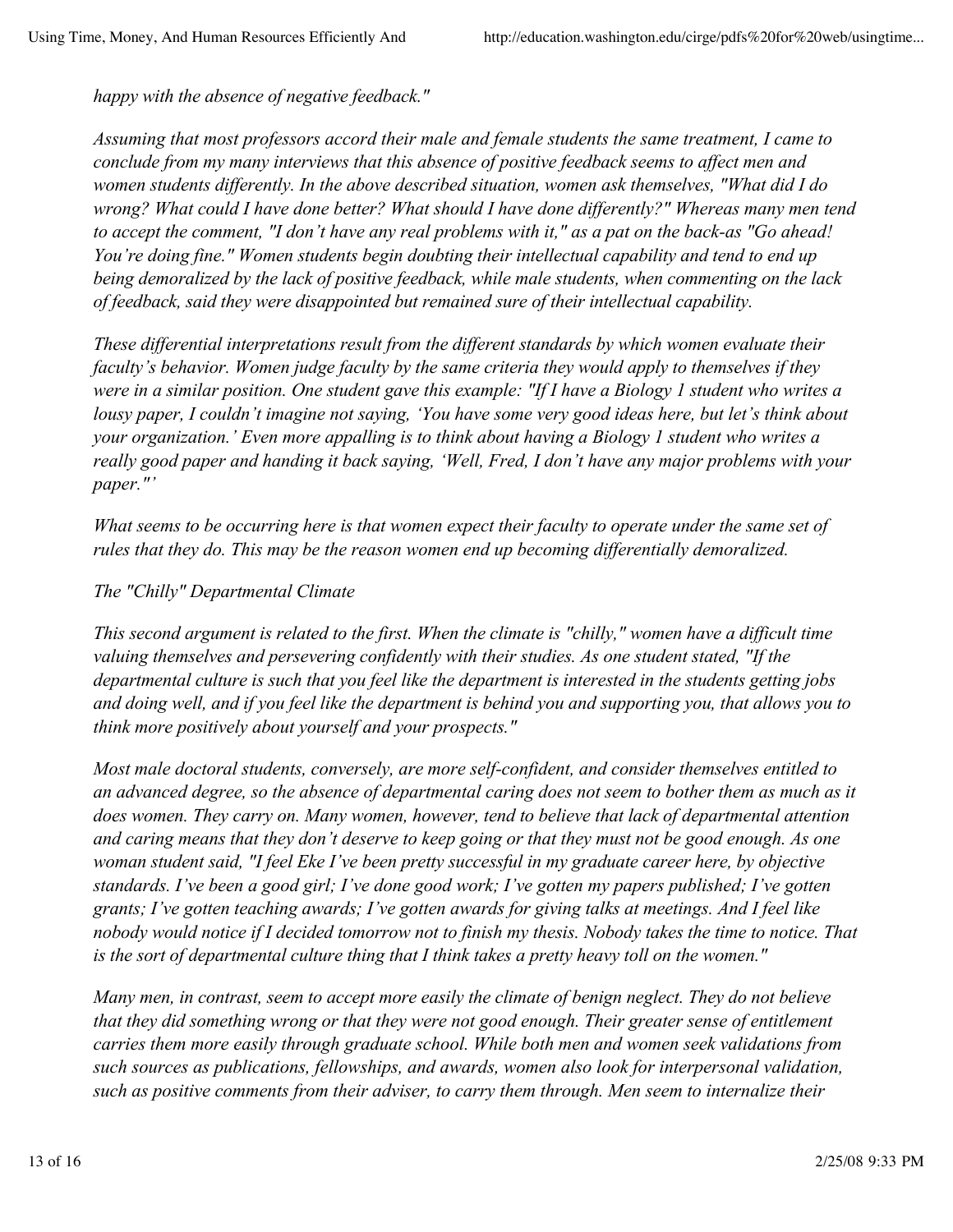*successes and that alone seems to carry them through the difficulties of doctoral education, whereas women seem to need the additional interpersonal validation to assure them of their successes.*

*I further suggest that women with children (about one quarter of our graduate women have children) are affected differentially by the lack of sufficient child-care facilities than are men. This is particularly true for women in fields where research is done in a laboratory. Further, there are few women faculty who have successfully combined family and career, and lacking these role models, women graduate students who are considering having a family find little encouragement to pursue academic careers.*

### *Spending Time, Money, and Human Resources*

*What are we, at Berkeley, doing about this? We acknowledge that departmental climate and culture play an important part in doctoral students' progress, particularly for women and ethnic minority students. We consistently send departments the summarized results of our doctoral student exit questionnaire with a letter from the Dean pointing out positive developments and asking for responses to students' comments on their level of satisfaction with the department. We meet monthly with an on-going student focus group to discuss students' concerns and our research findings, and we have developed with them many of our new programmatic activities. We invited faculty, administrators, and students to a monthly seminar in which we discuss our research results and solicit advice on further programmatic improvements. We meet on a monthly basis with departmental graduate secretaries to exchange ideas and suggestions for improving the departmental climate. Finally, we have developed Easing the Way, A Guide to Departmental Activities in Support of Graduate Students, which we distributed to all departmental graduate student associations, graduate secretaries, and department chairs. This guide contains descriptions of existing activities at all stages of the doctoral program, beginning with recruitment and orientation and ending with dissertation writing and the job search. The activities described often cost little or nothing in staff time or supplies. There is information on how to go about choosing a dissertation adviser, how to set up mock orals, how to organize dissertation writing groups, and how to offer a workshop on presenting a research paper. Where such activities exist, students experience the department's involvement in and concern for their progress and professional goals.*

*In addition, the University of California university-wide Task Force on Faculty Rewards issued a report in June 1991 recommending changes in the criteria for academic advancement. One recommendation was that "a leadership role in activities that develop human resources, such as mentorship programs for graduate students'"be adopted as a criterion for advancement.*

### *III. Assisting Women in Finding Professional Employment*

*Finally, we are concerned that all students, particularly women, receive adequate assistance in finding professional employment. The results of our exit questionnaire indicate that, overall, women were less satisfied than men with faculty efforts in assisting them in the job search (Figure 12) and that women in the biological sciences and professional schools were most dissatisfied.*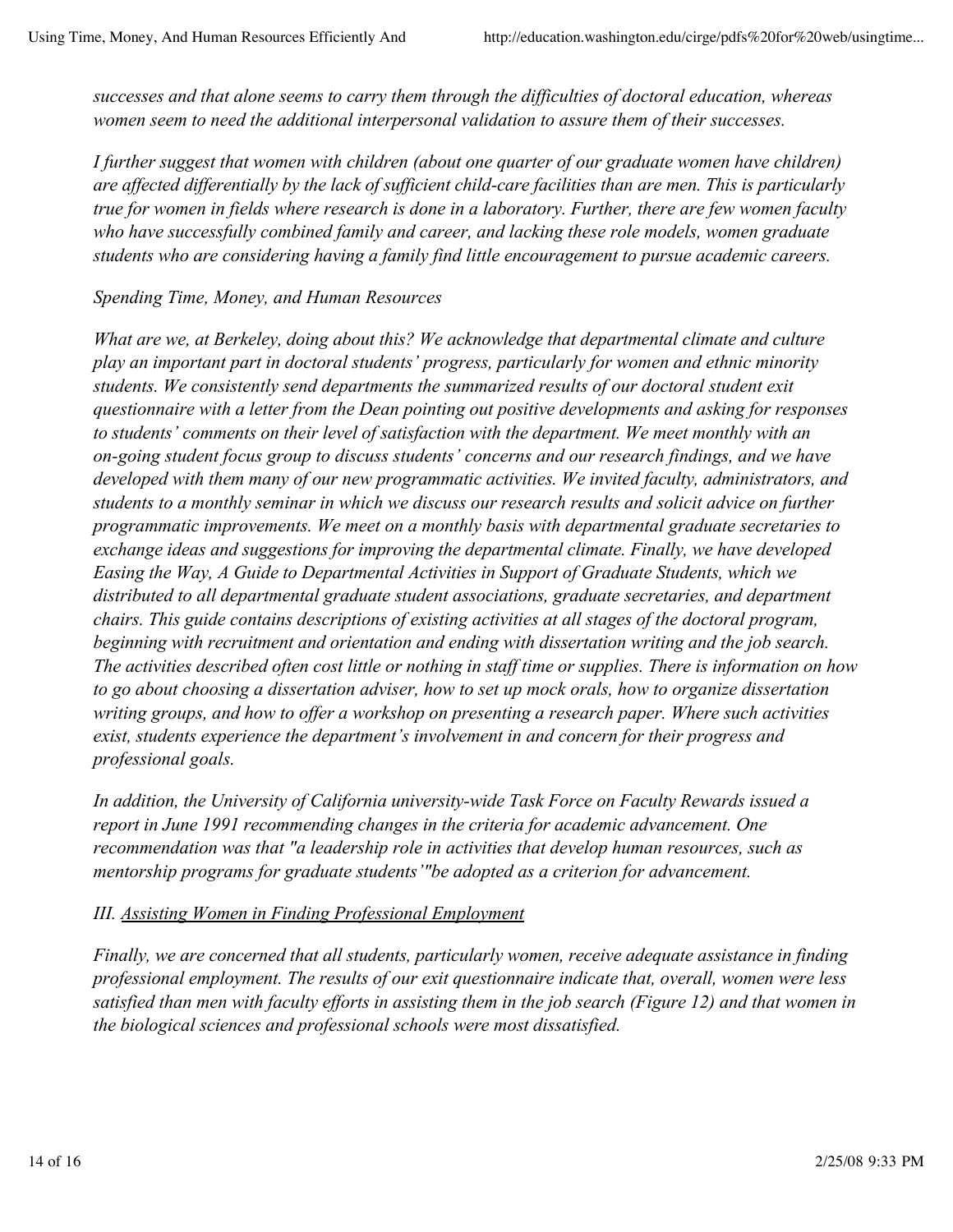$\mathcal{L}$ 

#### University of California at Berkeley **Doctoral Exit Questionnaire** Doctoral Recipients Fall 1987 - Spring 1991

#### Question: As you look back over your doctoral studies at UC Berkeley, how satisfied have you been with the faculty efforts in assisting you to find professional employment?

| <b>Major Field</b>         | MEN<br>satis-<br>vory<br>satisfied<br>fied |       |     | $dis-$<br>satisfied |     |       | <b>WOMEN</b><br>satis-<br>very<br>satisfied<br>lied |       |     | dis-<br>satisfied |             | <b>TOTAL</b><br>very<br>satisfied fied | satis- | dls-<br>satisfied |     |
|----------------------------|--------------------------------------------|-------|-----|---------------------|-----|-------|-----------------------------------------------------|-------|-----|-------------------|-------------|----------------------------------------|--------|-------------------|-----|
|                            | ٠                                          | N     |     | N                   |     | N     |                                                     | N     |     | Ν                 |             | Ν                                      |        |                   |     |
| Arts                       | 35%                                        | m     | 25% | 偽                   | 40% | œi    | 18%                                                 | (5)   | 56% | (15)              | 26%         | $\omega$                               | 25%    | 43%               | 32% |
| <b>Biological Sciences</b> | 34%                                        | (67)  | 45% | (89)                | 21% | (41)  | 29%                                                 | (31)  | 41% | (44)              | 30%         | (33)                                   | 32%    | 44%               | 24% |
| Engineering                | 30%                                        | (192) | 48% | යයා                 | 22% | (136) | 30%                                                 | (18)  | 48% | (20)              | 22% (13)    |                                        | 30%    | 48%               | 22% |
| Lang.& Literature          | 31%                                        | (34)  | 50% | 65                  | 19% | (21)  | 36%                                                 | (44)  | 40% | (48)              | 24% cm      |                                        | 34%    | 44%               | 22% |
| <b>Natural Resources</b>   | 33%                                        | (43)  | 43% | (57)                | 24% | ou    | 28%                                                 | (12)  | 53% | (34)              | 17% (11)    |                                        | 30%    | 53%               | 17% |
| <b>Physical Sciences</b>   | 37%                                        | (231) | 47% | (292)               | 16% | Ϲ     | 25%                                                 | (32)  | 53% | 师刀                | $21\%$ $cm$ |                                        | 35%    | 48%               | 17% |
| Professional Schools       | 27%                                        | (44)  | 48% | (79)                | 25% | (42)  | 28%                                                 | (45)  | 39% | (64)              | 33% (53)    |                                        | 27%    | 44%               | 29% |
| Social Sciences            | 40%                                        | (124) | 42% | (128)               | 18% | (54)  | 30%                                                 | (50)  | 46% | (90)              | 24% (47)    |                                        | 36%    | 44%               | 20% |
| <b>Total Campus</b>        | 34%                                        | (742) | 46% | (1.010)             | 20% | (430) | 29%                                                 | (252) | 45% | (391)             | 26% (220)   |                                        | 33%    | 46%               | 21% |

9% (337) of the students did not answer this question Source: Graduate Division, UC Berkeley, Exit Questionnaire, "I - empl91", 3/30/92, mn

*Information gathered in student interviews suggests that a woman student with a spouse and children has to take into account additional factors when approaching the job search. As a result, she may appear to be less focused when it comes to pursuing employment, and in turn, may receive ambivalent support from her faculty. This is one possible explanation extracted from our interviews, but more research needs to be undertaken.*

*In response to these concerns, the Graduate Division offers assistance in the search for professional employment. Our Graduate Adviser's Handbook now includes a section reminding the dissertation adviser that it is his or her duty "to meet with the student to discuss the student's career. He or she should point out tactical advantages, such as giving a paper at a professional meeting or publishing articles, if that is customary for the field."*

*We also work very closely with the Career Planning and Placement Center and the Academic Placement Officer for Doctoral Students. Each semester the placement officer for doctoral students offers a series of outstanding workshops on the academic job search including writing a c.v. and letters of application, preparing for on-campus interviews, interviewing at national conferences, and career decision-making for the Ph.D. candidate.*

*In addition, the Graduate's Division newsletter, The Graduate, has devoted lead articles to job-related matters including: "Going to Conferences," 'Interviewing for a Faculty Position," and "Alternative Jobs: How to Go About it." The last issue was devoted to an exploration of the topic of couples and careers: how academic couples cope with the challenge of finding two professional positions in the same location.*